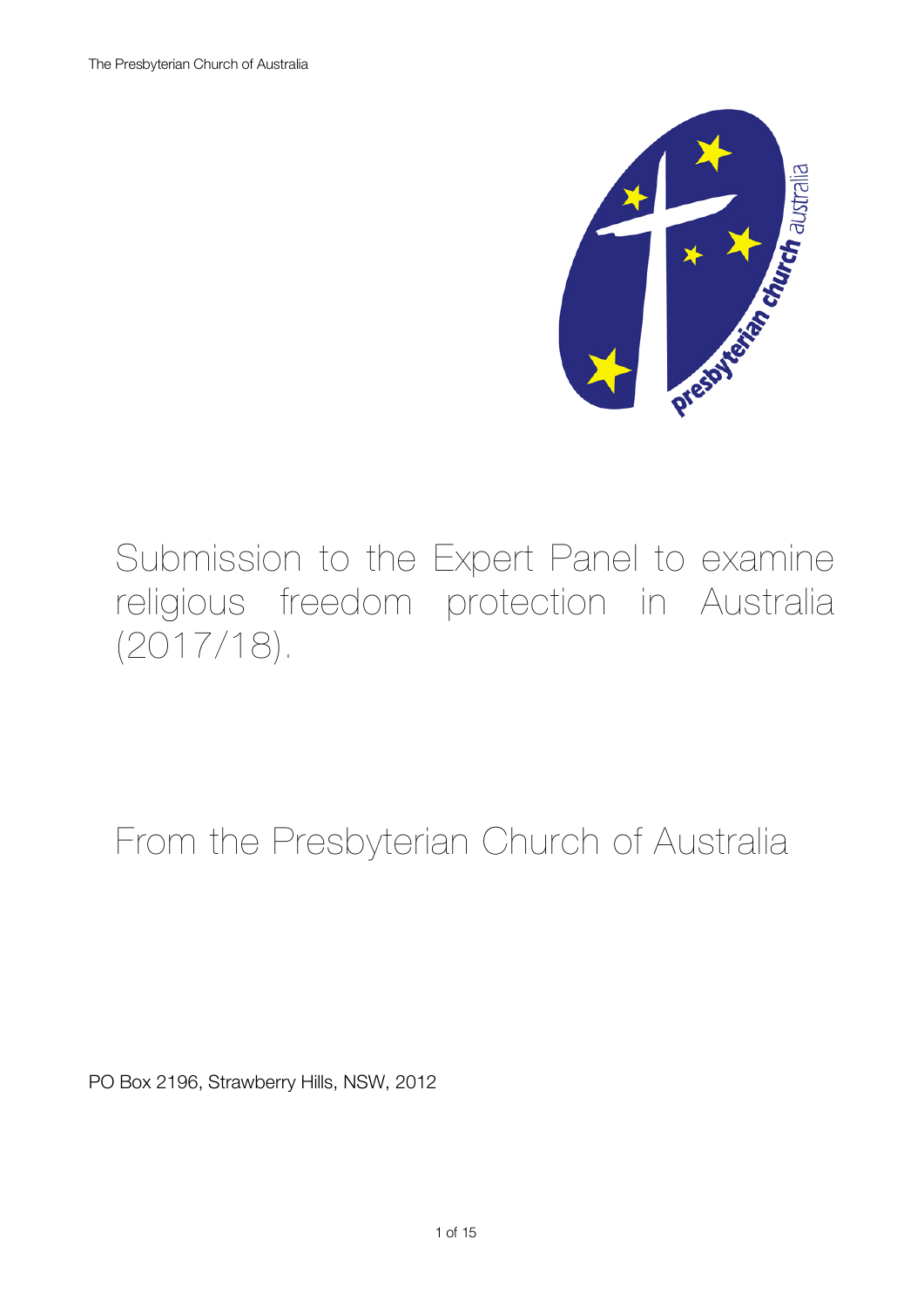# Who we are

The Presbyterian Church in Australia (PCA) consists of over 500 congregations meeting throughout all Australian States and Territories. It is a community of about 30,000 people, with congregations from at least nine different non-English speaking cultures. Beyond its congregational ministries, the PCA operates schools, aged care facilities and pre-schools, and provides social services and chaplaincy care in a wide range of communities throughout the nation. The Presbyterian Church has been part of Australian society since 1803 and formed as the PCA in 1901.

This submission has been prepared by the Church and Nation Committee of the PCA Assembly. The PCA and the Committee give permission for the submission to be published by the Panel.

For further information contact the convener of the committee, Rev. Dr. John McClean.

Rev. Dr. John McClean Convenor of Church and Nation Committee Christ College 1 Clarence Street Burwood NSW 2134 Ph: 9744 1977 Email: jmcclean@christcollege.edu.au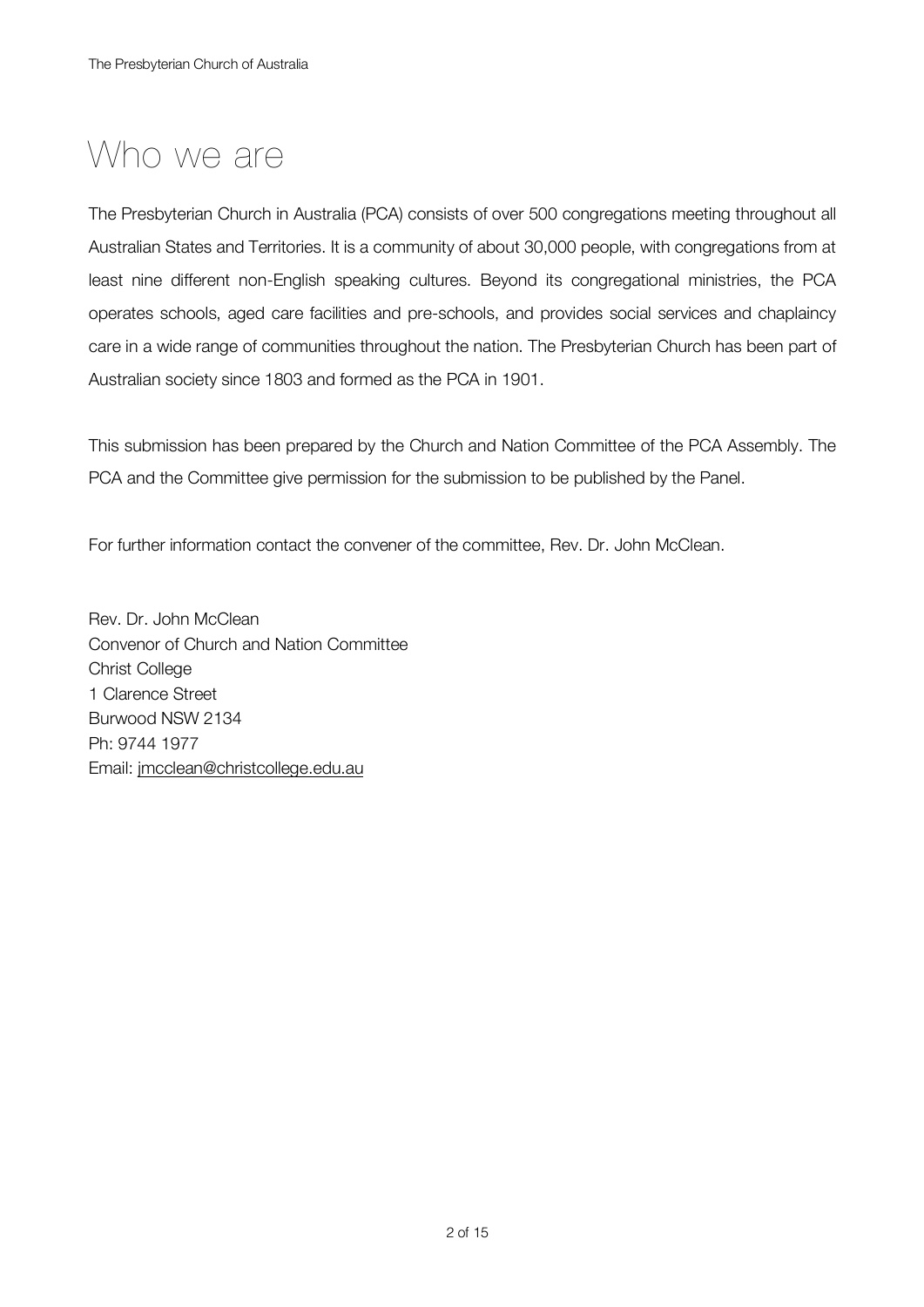The Presbyterian Church of Australia

# Our Position

The Presbyterian Church of Australia (PCA) urges the Panel to propose recommendations which maximize freedom of religion in Australia, and we draw attention to a variety of current and likely future threats to this freedom. The PCA endorses the report submitted by the organization Freedom for Faith, with one reservation in regard to that submission's proposal for a Religious Freedom Commissioner (see in section 9, below).

Our commitment to a general freedom of religion arises out of our Christian convictions and our desire to pursue the good of Australian society. We note that religion remains a very important – indeed, foundational - element in the cultural life of many Australians. There is, therefore, a demonstrable need to strengthen the protection of freedom of religion in Australia.

We have particular concerns in the following areas (each of which is developed in this submission)

- freedom of parents in the education of their children;
- access to public space by religious groups;
- implications of the introduction of same sex marriage;
- the impact of the Australian Charities and Not-for-profits Commission *Act* 2012 (Cth) and various Anti-discrimination legislation on the function of churches and their agencies, and other independent Christian agencies;
- implications of some provisions anti-vilification legislation.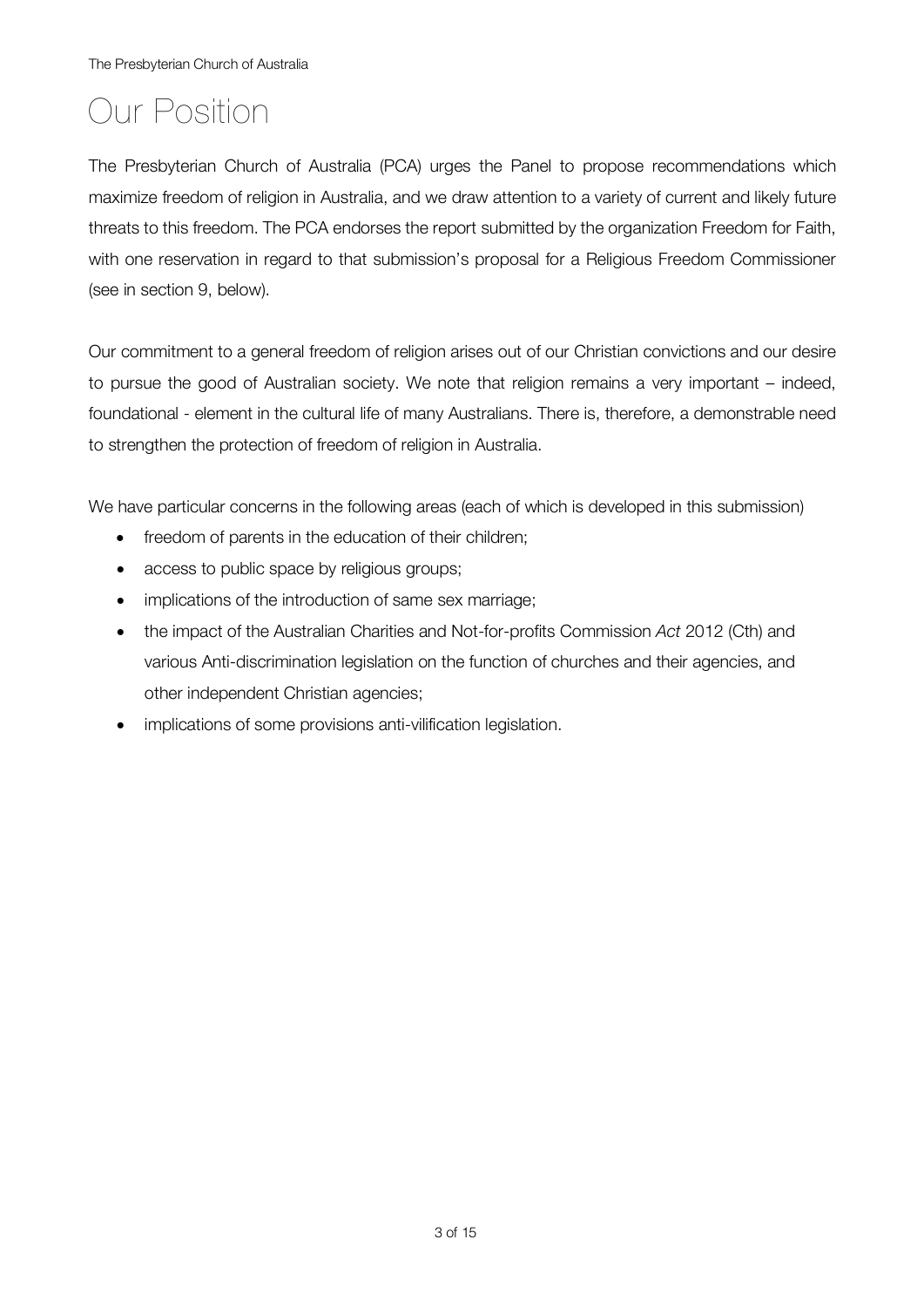### 1. Our Christian convictions are the foundation of our position

The Presbyterian Church of Australia makes this submission to the Panel on the basis of our convictions about God, human life, religion and the common good.

Human beings are fundamentally religious and it is in their nature to seek the sense of wonder, mystery and meaning which comes from religion. Although, God has the proper claim on the worship of all people, he allows them freedom to seek and find him. Religious convictions and practices are thus an important part of culture for millions around the world and here in Australia. Although "Christian" nations have sometimes sought to exclude or prohibit other religious views, this is not consistent with a Christian view of God or of humans.

Allowing individuals and communities the freedom to express their religious convictions as fully as possible is an important way of treating them with dignity. Christians should, therefore, be committed to freedom of religion. Admittedly, this may not appear to have always been the case. Nevertheless, Christian convictions, and certainly the convictions of the PCA, support a wide general religious liberty.

Since its formation the PCA has been committed to freedom of religion. This is expressed in the Declaratory Statement adopted by the Church on its formation on July 24, 1901 wherein it states that the Church "disclaims …intolerant or persecuting principles" and upholds "the liberty of conscience and the right of private judgment". This statement is an assertion of the Church's support of freedom of religion in Australia.

The PCA, in line with the Presbyterian tradition in Scotland, has always insisted that the church and state have distinct jurisdictions in which they should co-operate but not compete. Thus Chapter 7 of the Code of the Presbyterian Church of Australia declares:

- i) God has ordained Civil Magistrates to be, under Him, over the people, for His own glory and the public good, that Christians should pray for and honour the civil government and obey lawful commands and be subject to its authority for conscience' sake;
- ii) The Lord Jesus has instituted his Church distinct from the civil authorities "and not subject to them in spiritual affairs";
- iii) The government of the Church is in the hands of the Church Officers appointed by Christ and "the Civil Magistrate has no lawful right to interfere or to assume to himself any authoritative control over the same". That is, the church exercises independent authority in matters of the doctrine, worship, discipline and government of the Church.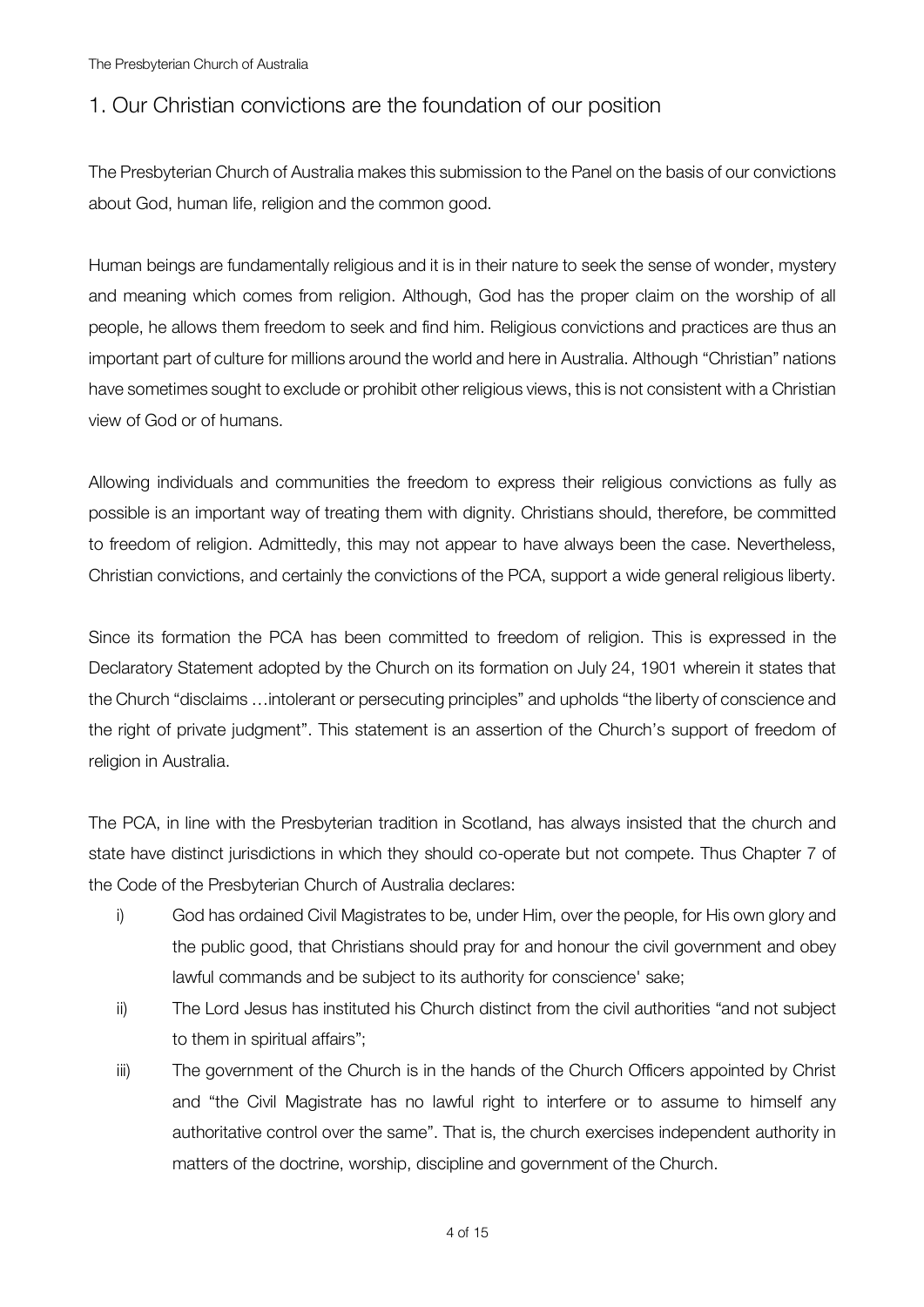#### The Presbyterian Church of Australia

 $\overline{a}$ 

Thus, the PCA submits to civil government in areas which are in the powers of the state and teaches its members to do the same; it also claims that there are areas of what we believe and how we are to live as Christians in which "we must obey God rather than human beings" (Acts 5:29).

The Christian church is not dependent on the state for its identity or mission. Christianity was formed with an expectation of rejection and even persecution by the society and the state. We follow a Lord who was crucified by Roman authorities at the instigation of the leaders of his own people, and he warned his followers to expect the same fate. Historically, the Church has often co-operated with, and even been established by, the state. This is not, however necessary for the Church. We are very aware that Christian brothers and sisters in many parts of the world enjoy very little liberty, and many face direct and even state-sanctioned persecution. We are inspired by their faithful witness and pray for and seek to support them. We are very thankful for the freedoms we enjoy in Australia, and while we seek the preservation of these freedoms, we do not presume on them, nor require them.

In recent years there has been increased general criticism of religion from Western culture.<sup>1</sup> This has been accentuated in Australia by the Royal Commission into Institutional Child Abuse, which highlighted abuse in religious institutions (among others). Every human activity is prone to corruption and can be turned to terrible evil; religion is no exception. Indeed, a Christian understanding of the world is that such corruption is, sadly, inevitable. Even so, religion remains a proper expression of human existence, and can make a positive contribution to human culture, which is impoverished without it. Despite its potential for distortion, religion still serves the good of humans and their communities. The Christian message of reconciliation with God, through Jesus Christ, is an offer to bring humans to their proper end, which is essential for full human flourishing.

No religion can be constrained to private expressions of belief; all religious conviction will lead to some form of public expression. As Presbyterians in the protestant tradition, we understand each individual Christian to be a member of what Martin Luther called 'the priesthood of all believers'. This understanding leads us to say that every Christian has a sacred duty to live and pursue their work from Christian convictions. The book of James, in the New Testament, teaches that faith that is not expressed in deeds is, in fact, 'dead'. Christianity is not simply a private matter that can be left at the door of the home, or of the church, but a view of the world that shapes public life. Thus, there is in Presbyterian thought no clear sacred/secular divide. Every Christian — whether a cobbler, baker, or politician — should see their work informed by their faith. Further, clergy and "church property" are no

<sup>1</sup> E.g. J. Harold Ellens, *The Destructive Power of Religion: Violence in Judaism, Christianity and Islam*. (Praeger, 2002); C. Hitchens, *God is Not Great: How Religion Poisons Everything* (Twelve, 2007); C. Nixey, *The Darkening Age: The Christian Destruction of the Classical World* (Macmillan, 2017).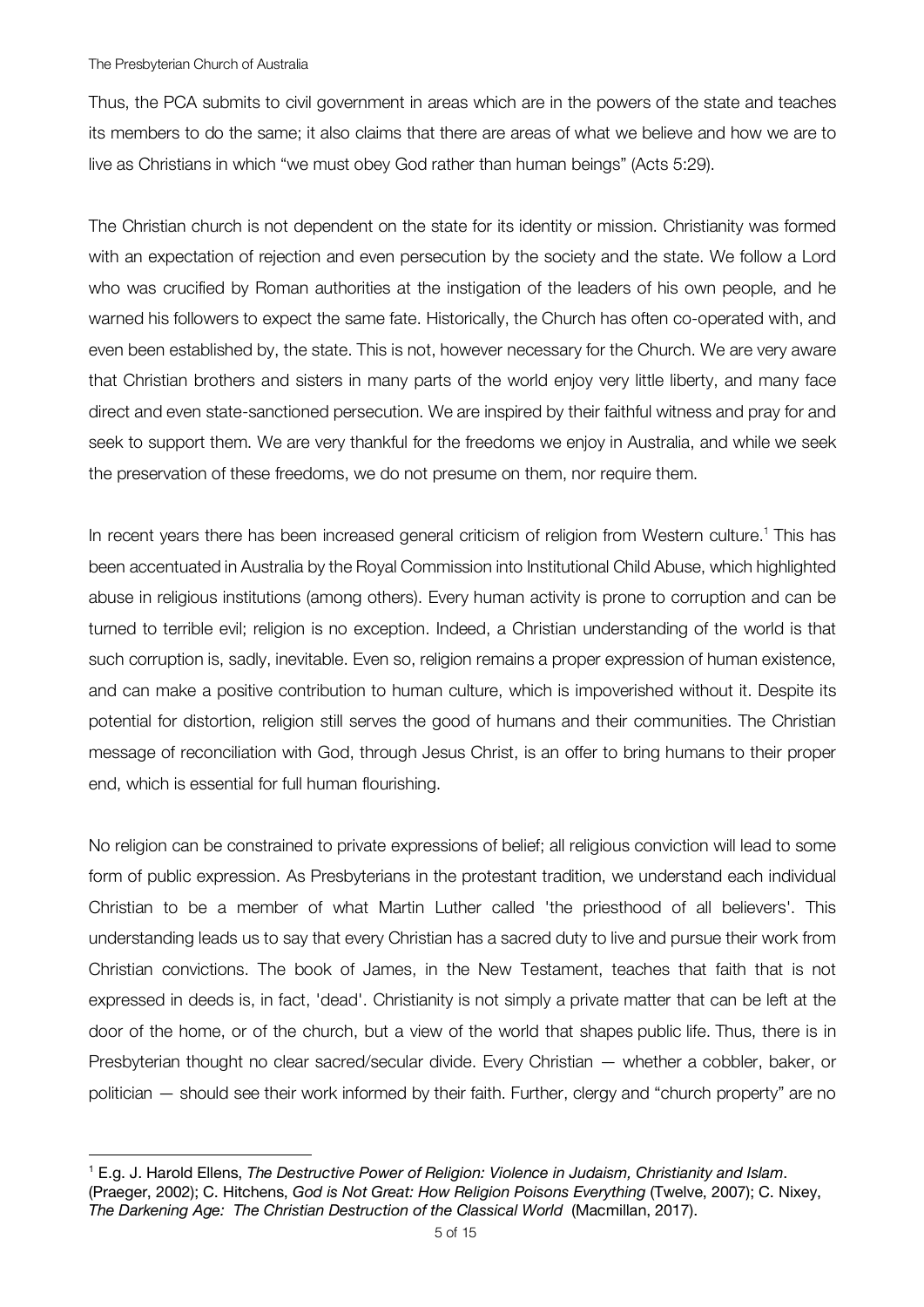more 'sacred' than any other person or property. The ability to exercise religious convictions in the broad scope of public life is, then, necessary for religious freedom.

This view of religion stands in contrast to that presupposed in any claim that protection of 'religious freedoms' is only necessary for clergy participating in weddings, or for churches determining who may use their facilities. The recent Discussion Paper (Modernisation of the *Anti-Discrimination Act*) released by the Northern Territory Government is an example of this narrow view of religion. The paper proposes that "permitted discrimination" in relation to religious bodies be restricted to

- 1. the areas of education, training, selection or appointment of certain categories of religious workers; and
- 2. the conduct of acts done as part of a "religious observance".

Our contention is that protection of genuine religious liberty must be based in a fuller view of religion than that which is expressed in the Northern Territory Discussion Paper.

Publicly practiced faith, where adherents feel free to express their convictions as *individuals* in both public space and the workplace, and also as *communities* gathering in common or public space (such as government owned meeting halls), should be facilitated and encouraged. Australia's secular democracy, as we note in the following section, holds together many different cultures and communities of identity; we have long celebrated Australia as a multi-cultural society. Many of these cultures and identity groups are shaped around shared religious convictions and practices which include private devotion and communal worship, and also extend into public expressions of celebration and service.

In a pluralist setting, the common, civic, good is served by transparency. Freedom to publicly express religious conviction offers transparency by guarding against the withdrawal of groups and individuals into their own private 'sacred' spaces, enclaves, and communities. When legislation assumes that religion in essentially a private matter, people with religious convictions withdraw from public spaces (including the public education system) into less transparent private communities and spaces in order to pursue their identity with integrity and authenticity. Or, at least religious people will tend to conceal their deepest convictions from public scrutiny. This creates a more fragmented population with diminished understanding of others.

Freedom of religion is thus more than freedom to worship and belief; it must include freedom of speech, freedom of conscience, freedom of association and freedom of assembly. These rights are important for individuals, and for communities. Nothing is gained by limiting freedom of religion for the sake of social harmony, since this simply breeds resentment and disharmony. It is far better to allow people to express their faith, or lack of faith, as fully as possible in the expectation that they will learn to live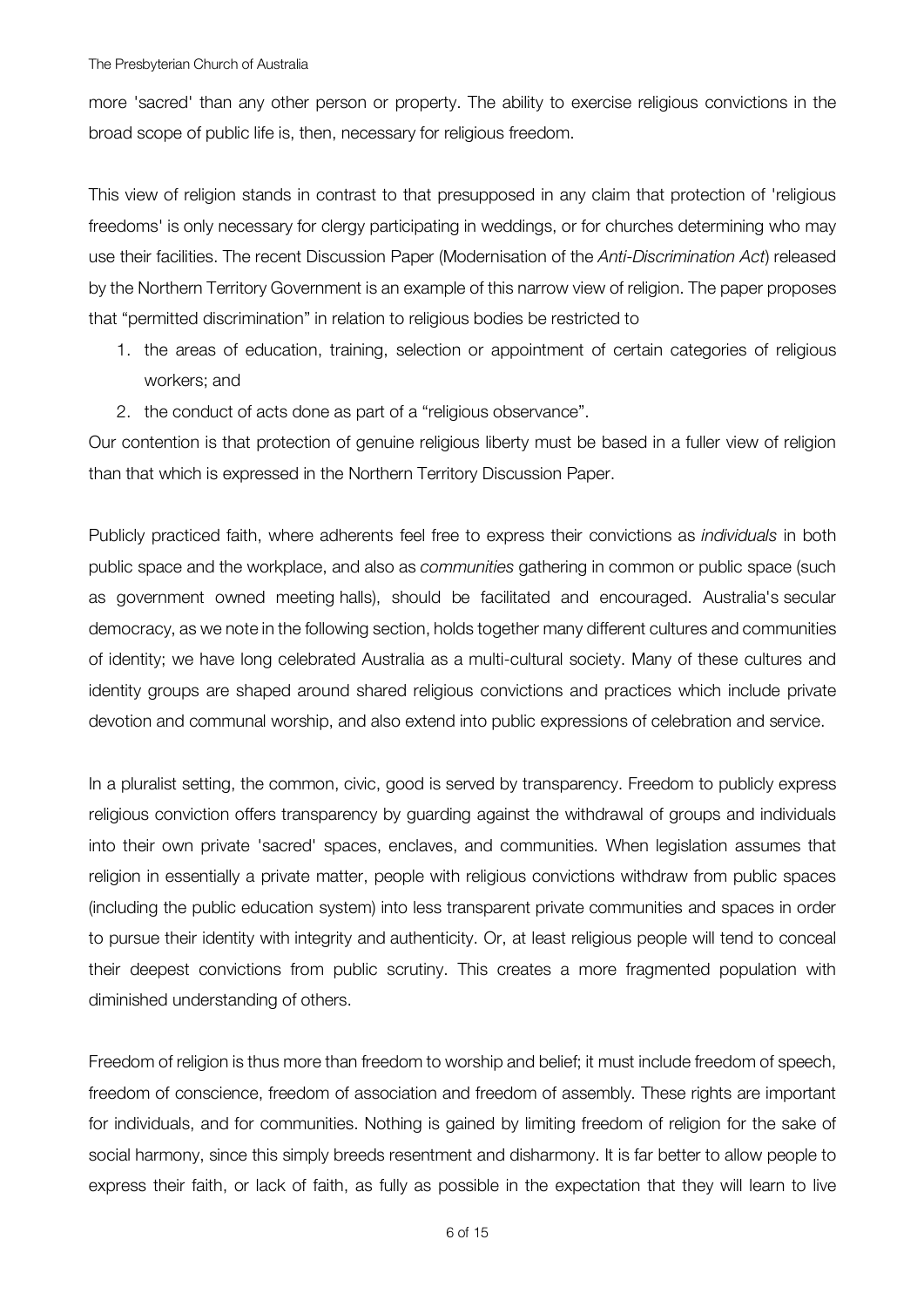together while recognising fundamental differences in worldview and ethical commitments. Freedom of religion serves the good of the whole of society.

Christianity, as a missionary faith, welcomes the opportunity to understand and engage with the beliefs and practices of other faiths, and to be able to share its own. Christian communities are called to bless people of all backgrounds and welcomes the chance to do this across faiths. We seek the freedom to pursue our life and mission as fully as possible, and we believe that similar freedom should be available to all religious communities, as well as those of no religious faith.

### 2. Religion in Australia

People of religious faith, and their communities, are an important part of Australian society. Religious people, especially Christians, have made major contributions to Australia, as public expressions of their faith, nurtured by participation in active religious communities which had a full place in society.<sup>2</sup> Most Australians claim to have a religious commitment (at least 60.7% according to the latest census). Although the proportion of those with religious convictions has reduced, the majority of migrants to Australia hold to a religion. Immigration is driving the growth of the Australian population and Australian society is becoming increasingly ethnically and culturally diverse; and hence religiously diverse. The PCA includes people from many ethnic and cultural backgrounds and we seek for Australia to remain a welcoming society. Given the nature of our diversity, Australian society cannot be genuinely welcoming unless we allow and promote the expression of religious life.

As well as churches and other religious congregations, Australia is served by a wide range of schools, aged care facilities, charities and other organisations with religious foundations. Allowing religious life to flourish in Australia is thus a contribution to the common good.

#### 3. The need to protect freedom of religion

As the Freedom for Faith report makes clear, Australia has historically granted to its citizens a broad freedom of religion and has largely had a "live and let live" approach to community life. However, in the last decade or so, religious believers and communities have begun to find it more difficult to function in

 $\overline{a}$ <sup>2</sup> R. Williams, *Post-God Nation: How Religion Fell Off The Radar in Australia - And What Might Be Done to Get It Back On* (Sydney: ABC/ Harper Collins, 2015), ch1 &4-5, offers a useful survey of the Christian contribution to Australia.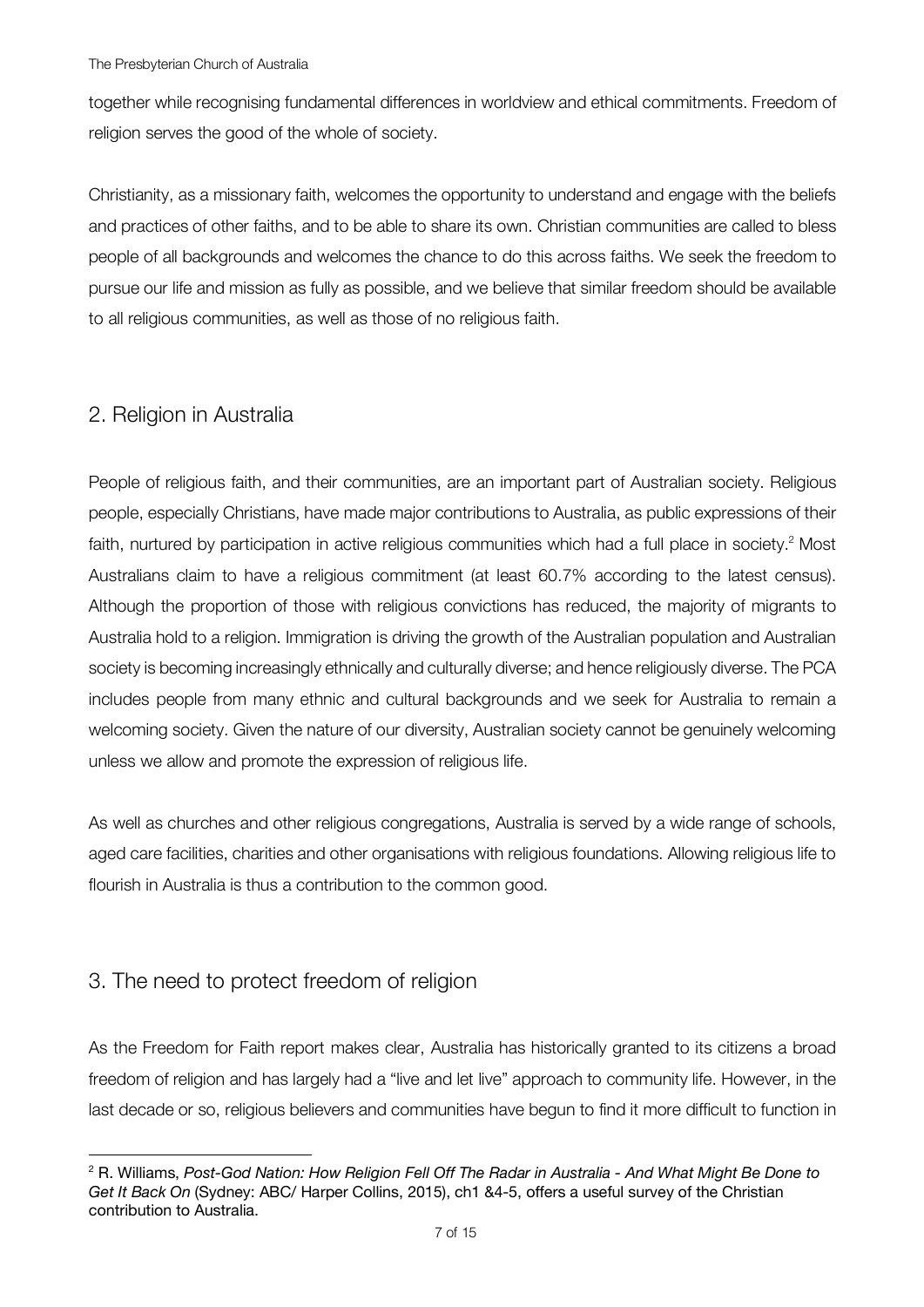$\overline{a}$ 

Australia. In part, this has been a result of a growing criticism of religion in sections of Australian society, which are not directly in the remit of government. Yet, along with this, some legal developments and government policies have contributed to a reduction in freedom of religion.

Anti-discrimination legislation has sometimes been applied in ways which have limited the ability of Christian organizations to recruit staff who shared the convictions of the organization, or to offer services which align with their convictions. In several cases, anti-vilification legislation has been used to limit legitimate expression of Christian views. Churches have been free to offer religious education in state schools, but this has been curtailed in some States. Each of the various cases have their own circumstances, and they do not need to be rehearsed in detail. What is noticeable, and worrying, is the cumulative effect of these developments in making the full public expression of religious faith more difficult.

The recent introduction of same sex marriage has increased concern about freedom of religion. During the debate, advocates of the 'yes' case often expressed the view that religiously motivated views had no place in public debate in Australia. At the same time, concerns about implications for freedom of religion were regularly dismissed during the debate. The immediate implications of the changes to the Marriage Act are well summarized in the Freedom for Faith submission (pp43-57), and we return to some of these in section 6, below.

Our wider concern is that the introduction of same sex marriage will lead to pressure which tends to silence groups which hold to a classic view of marriage. It is not difficult to imagine situations in which such groups will not be able to partner with the government to provide education, aged care, adoption, medical and other services. Trinity Western University (Canada), as a result of its requirement that students uphold traditional sexual morality, was refused accreditation by Law societies in three provinces. <sup>3</sup> We are concerned that educational institutions in Australia could face similar situations. Religious groups in schools and universities may find that they are unable to book rooms for meetings, or even that they are not allowed to operate on campus.<sup>4</sup> In 2016 a long-running dispute between the Sydney University Evangelical Union (SUEU) and the University of Sydney Union (USU) came to a head. USU had, over several years, threatened to de-register SUEU if it did not remove a requirement for

<sup>3</sup> Bussey, Barry W., Rights Inflation: Attempts to Redefine Marriage and the Freedom of Religion: The Case of Trinity Western University School of Law (May 17, 2017). Regent University Law Review, Vol. 29, No. 197, 2017. Available at SSRN: https://ssrn.com/abstract=2969788

<sup>4</sup> https://www.theguardian.com/education/2017/oct/09/anger-as-oxford-college-bans-christian-groupfrom-freshers-fair;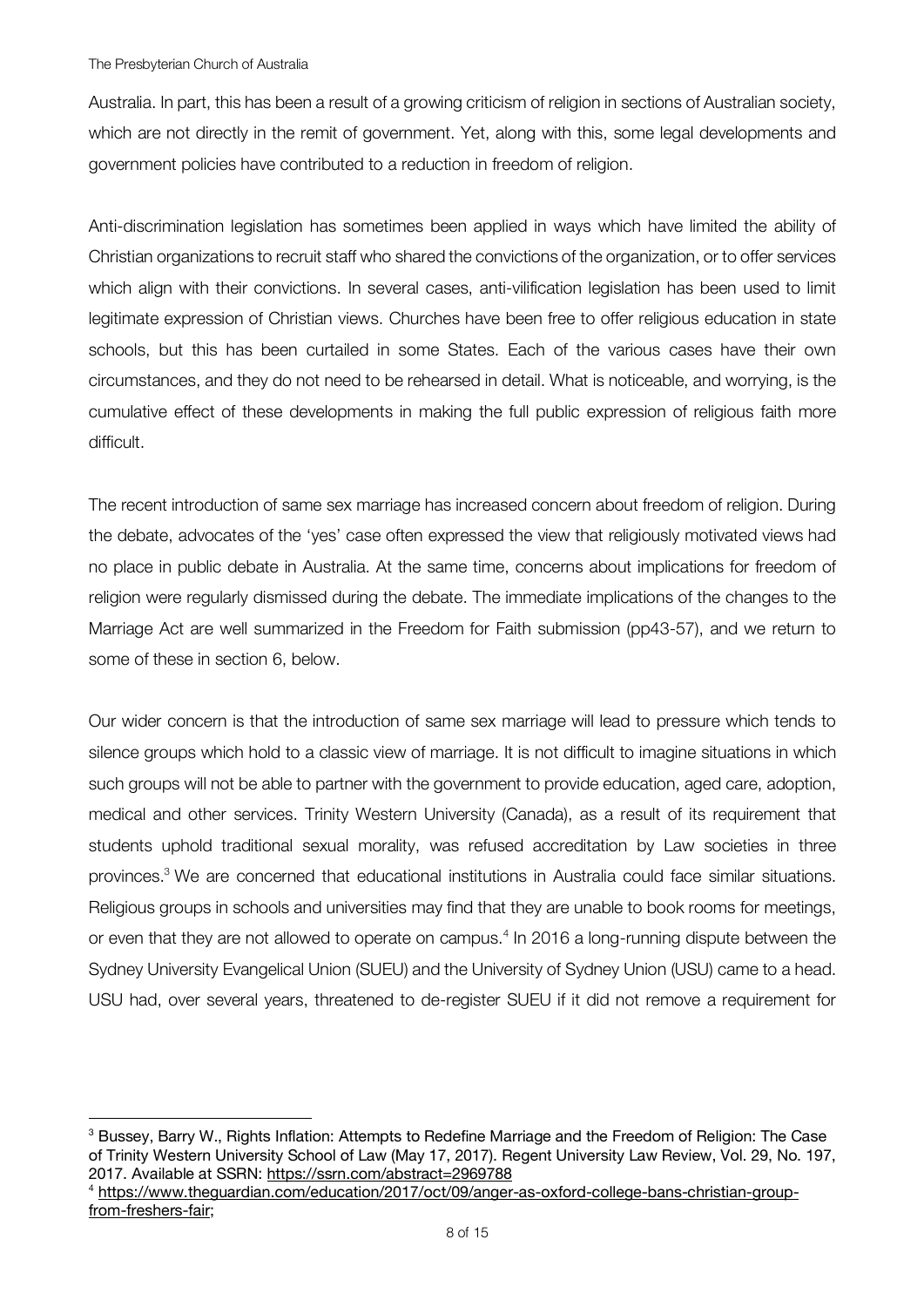members to sign a faith-based declaration.<sup>5</sup> Compliance with the USU demand would have caused SUEU to lose its identity as an association of students who shared an evangelical Christian faith. While the USU finally dropped its requirement, the incident is an example of ways in which the religious freedom of students in educational institutions can be restricted.

Freedom of religion in Australia has been incrementally reduced. We are glad that it is not presently under intense pressure and, as we have said above, we recognize that Australians enjoy religious freedom which is not available to people in many other nations. There are, however, identifiable risks. In light of these risks, we strongly endorse the Freedom for Faith proposal for federal legislation which would provide positive protection for freedom of religion and belief in Australia. Such broad recognition of the freedom of religion would serve Australian society well.

# 4. Freedom of parents in education of children

The Freedom for Faith Submission (pp45-50) rightly draws attention to the need to protect the right of parents to raise their children in their religious faith. Education of children is an important aspect of most religious traditions and is certainly part of Christianity. In Presbyterian churches, parents make vows at the baptism of their children that they will raise them as followers of the Lord Jesus. For Presbyterians, this implies raising our children with a whole world-and-life view, not merely church attendance.

The Freedom for Faith Submission points out that the rights of parents to raise their children according to their religious convictions are recognized as Parental rights by Article 18.4 of the ICCPR and Article 5.2 of the UN Declaration on the Elimination of All Forms of Intolerance and of Discrimination Based on Religion or Belief.

To preserve this freedom requires attention to at least three areas:

 $\overline{a}$ 

- i) the capacity of religious communities to establish schools which are able to deliver an education consistent with their tenets;
- ii) access to public schools for representatives of various faiths in order to offer relevant instruction for children from their faith community;

<sup>5</sup> https://www.dailytelegraph.com.au/newslocal/city-east/sydney-university-backflips-on-threat-toderegister-evangelical-christian-group-over-faith-declaration-requirement/newsstory/ad5ec528e545a3fe0ec9baa274d4d1a0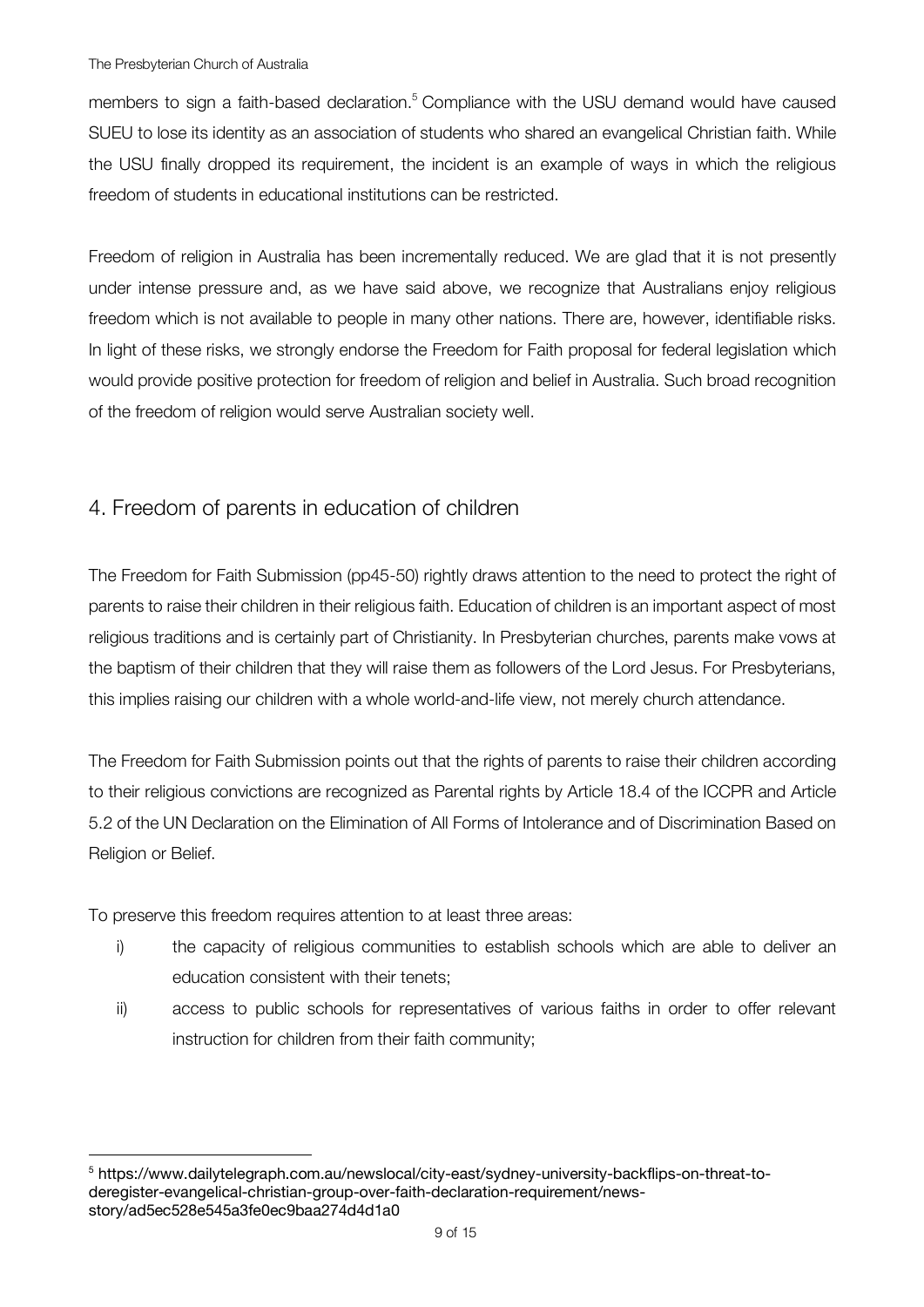iii) the preservation of the right for parents to be aware of areas in the curriculum in which instruction given by a teacher might differ from their beliefs, and to withdraw their children from the class at those times.

The PCA endorses suggestions along these lines in the Freedom for Faith submission.

#### 5. Availability of public space for religious groups

For many religions, it is important for their communal life to have a public presence. Worship and other events are intended to be open to the public, not held in secret. Thus, access to public space and facilities can be an important contribution to religious freedom. Many religious communities eventually become owners of their facilities, but for new and smaller groups, access to other facilities (such as school auditoriums and classrooms, or community halls) is especially important. These groups can rarely afford to rent meeting spaces at commercial rates.

In relation to this issue, while we recognise the importance of zoning and other regulations for the proper function of a community, it has become increasingly difficult for religious communities to build facilities for religious works and worship; and in some cases, even to hire suitable facilities. We support the right of Muslim communities to construct mosques and prayer centres, along with the right of other religious communities including Christian churches. These should, of course, be compliant with zoning laws, but they should not be refused simply because of community prejudice.

Many new Christian congregations make use of hired facilities in schools or local government buildings. There are some cases when this has proved impossible, not because of practical issues of property management, but because some schools and councils have had a policy that they will not allow churches to use properties for regular worship. In other cases, it has been suggested to groups that they will be refused the right to hire if they teach traditional Christian sexual ethics. We recognise the need for organisations to manage their resources, and for local government authorities to ensure fair access to facilities for all groups. We would, however, advocate that making it easier for religious groups to use such facilities is policy that serves the good of the community, since it allows these groups to hold accessible public meetings.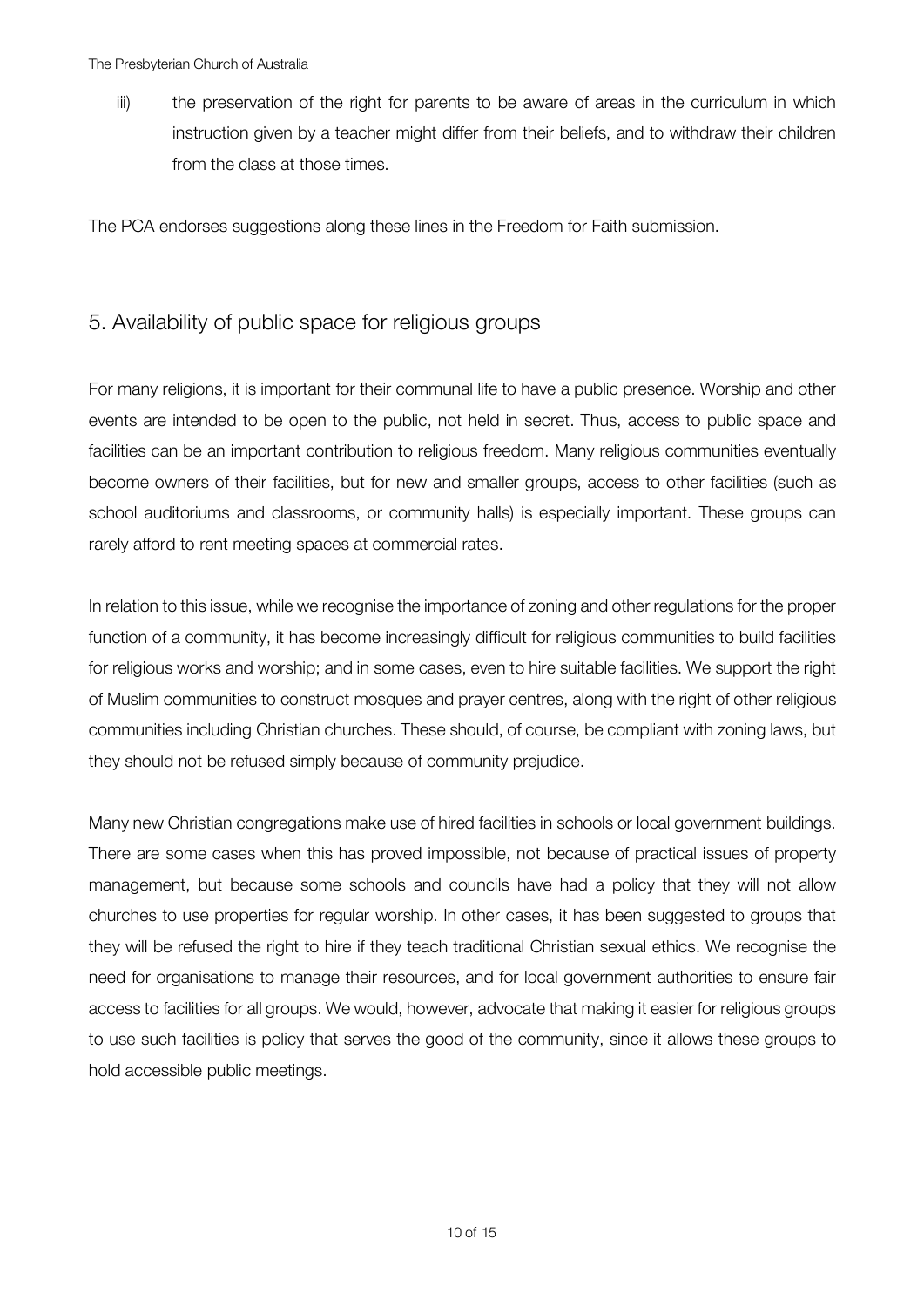#### 6. Specific concerns arising from the introduction of same sex marriage

We note that the Marriage Act in Australia continues to provide ministers of religion with the freedom to determine which couples they will marry. This is an important provision of the legislation, preserving the freedom of ministers to follow the teaching of their religion. The PCA has repeatedly stated that marriage is only between a man and a woman, and it is not possible for a Presbyterian minister to marry a same sex couple according to the rites of the Presbyterian Church. The Act does not clearly state that this provision over-rides State and Territory legislation. The proposed Patterson Bill did provide for this, and it is our view that the Review Panel should consider further amendments to the Act to include the protections that the Patterson Bill offered.

We note, though that there are marriage celebrants who do not hold credentials as "ministers of religion" but who primarily serve religious communities. These communities are usually smaller religious denominations, some of which do not have "ministers". While ministers of the PCA do not fall into this category, we are concerned about the impact of the legislation on these other denominations. It does not seem, under the amended Act, that these celebrants will be able to register as "religious marriage celebrants", and so it appears likely that they will not have freedom of conscience to determine which couples they will marry. Our view is that such people should be able to register as "religious marriage celebrants", in the way that the Patterson Bill would have provided through the category "traditional marriage celebrant".

Further, there are a small number of civil celebrants who hold that marriage should be between a man and a woman. Provision for this group of celebrants to register as "religious marriage celebrants" or "traditional marriage celebrants" would provide them protection, with no significant impact on the availability of services to same sex couples wishing to marry.

The Marriage Act allows religious organisations to determine who may use their facilities. It has been suggested that this provision might not extend to educational institutions and other institutions. Organisations established to promote Christianity (such as faith-based schools) should be able to determine that chapels and other facilities are used for events which accord with their convictions, and the law should be clarified to confirm that this is the case.

Both in the USA and the UK, small business owners who hold to a traditional view of marriage have faced court action because they did not wish to provide services for same sex marriage celebrations. This is now a real prospect in Australia, and there are already some Australian business owners who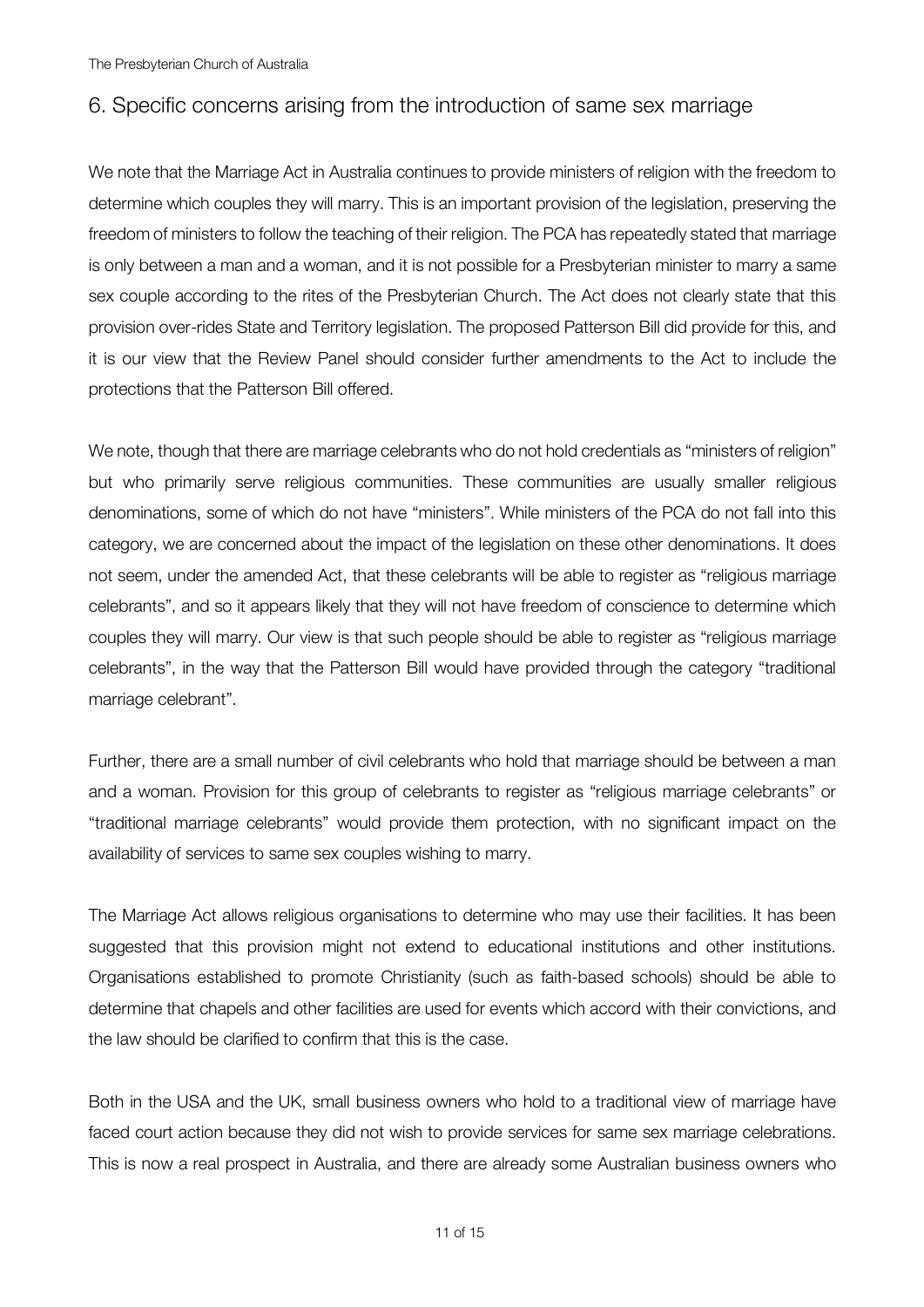$\overline{a}$ 

are exiting the wedding industry for fear of being caught in protracted legal proceedings. Specific legislative protections should be provided for such business operators as in the proposed Paterson Bill.

# 7. The function of churches and their agencies, and independent religious agencies

As noted above, churches and other Christian organisations are a very important part of the nongovernment sector in Australia. According to a 2015 report, "Faith-based charities make an enormous and arguably under-recognised contribution to Australia's social infrastructure and social well-being."6 Simply counting the charities which include advancement of religion as one of their aims shows that they constitute the largest single category of Australian charities. However, the report notes that "many charities with a religious affiliation did not include religion as one of their purposes or activities" and so the analysis in fact under-reports the extent to which faith-based organisations contribute to Australian society. The ability of church agencies and Christian organisations to continue to enjoy charitable status and provide services is an important aspect of freedom of religion in Australia, and a key contribution to the social good.

Most of these religious agencies operate under the Australian Charities and Not-for-profits Commission Act 2012 (Cth). The ACNC serves to bring accountability and transparency to, and confidence in, the charity and not for profit sector. A large majority of charities and not-for-profits registered by the ACNC are faith-based. Many faith-based entities have "the advancement of religion" as their primary purpose. These entities include those defined as "basic religious charities", primarily older established denominations. There is a concern that, as a result of the *Royal Commission into Institutional Responses to Child Sexual Abuse*, there may be pressure to no longer permit "the advancement of religion" as the primary objective or purpose of a faith-based charity. There may also be pressure to remove some concessions made by the ACNC to basic religious charities, such as not requiring them to provide audited accounts to the ACNC.

Faith-based groups may be required to establish that they offer other public benefits. It has been assumed in Australia, that the 'advancement of religion' is, in itself, a positive contribution to social good.7 Ridge has argued for something like the current approach, in which it is presumed that the

<sup>6</sup> Knight, P. A. and D. J. Gilchrist, (2015), *Australia's Faith-based Charities 2013: A summary of data from the Australian Charities 2013 Report*, for the Australian Charities and Not-for-profits Commission, Melbourne. <sup>7</sup> See discussion on P. Ridge. "Religious charitable status and public benefit in Australia" *Melbourne University Law Review*, Vol. 35, No. 3, 2011: 1071-1098.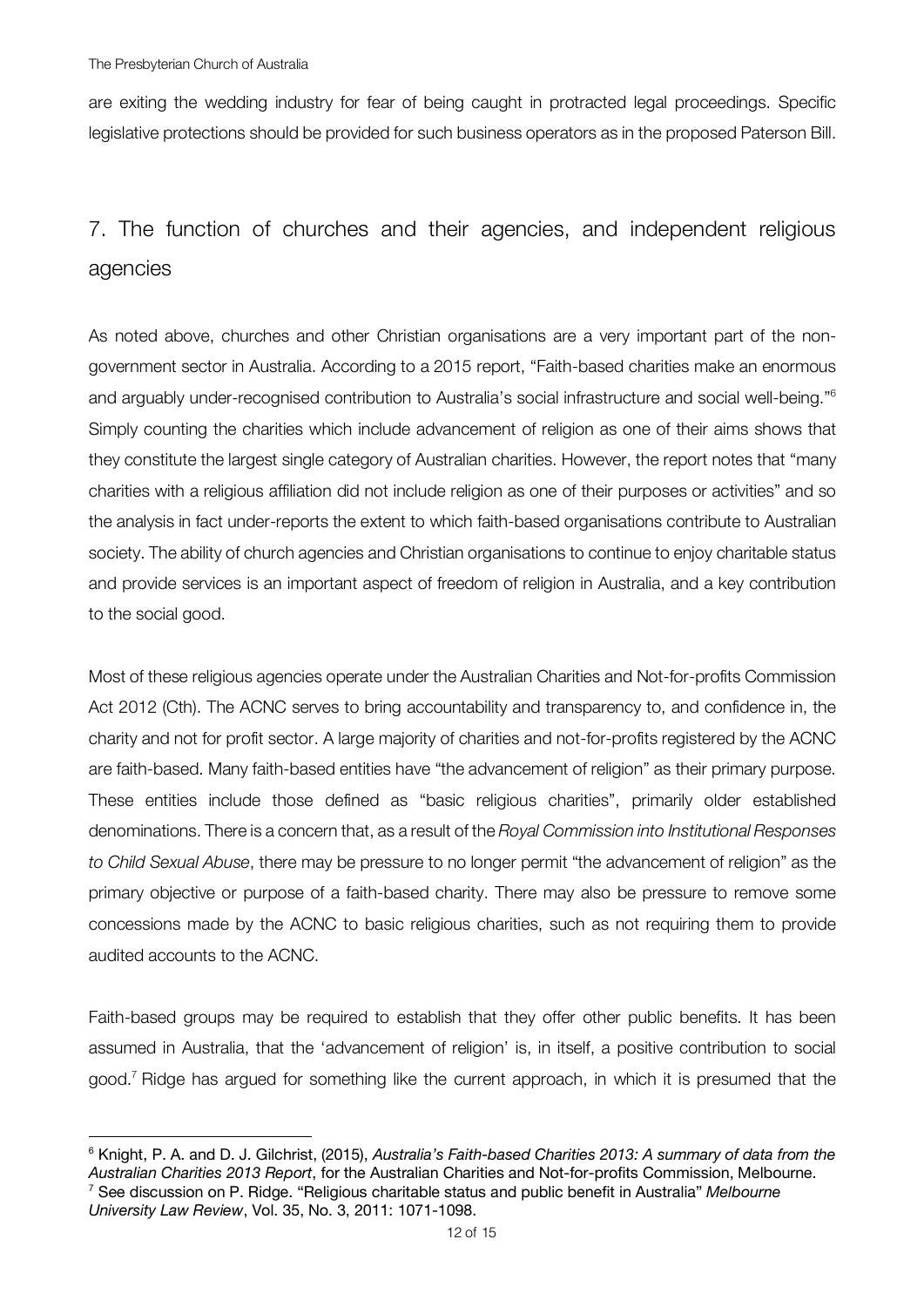$\overline{a}$ 

advancement of religion is a public benefit, and faith-based charities are granted charitable status unless there is demonstrated harm to the public from the activities of the group. This approach is consistent with Australia's commitments to freedom of religion and is more cost-effective than a model which requires groups to demonstrate and the state to determine evidence of public benefit.

Many faith-based entities do not have as a primary purpose "the advancement of religion" within the definition of the ACNC.<sup>8</sup> These include entities involved with education and social mission. Many of these entities are PBIs (Public Benevolent Institutions) established by churches to undertake specialised relief ministries. There is concern that PBI's and other faith-based entities that are not recognised by the ACNC as primarily for "the advancement of religion" are at risk of losing their charitable status, and associated taxation concessions and government funding. The imposition of an onerous process to establish the public benefit of faith-based agencies forces them to divert funds given to support frontline services to cover administration costs. The closure of these entities would be a major loss to Australian society

The continued function of faith-based charities and other such agencies depends on them being able to continue to employ staff who are committed to the doctrines and mission of the organisations. It is not sufficient for this to apply only to senior management or to explicitly 'religious' roles (such as a chaplain or religious studies teacher). Many Christians agencies hold that it is important, or at least ideal, for their staff to perform their work from a conscious commitment to, and as an expression of, their Christian calling. The PCA operates several schools and aged care organisations as well as other institutions. While they do not, in every case, require all staff to be professing Christians, it is important for the management to have the freedom to select staff who support the mission of the agency, and to determine that in key roles the person should be a practicing Christian. The leadership of the organisation is in the best position to make such determinations. This freedom is available under 'exemption' clauses in the various pieces of anti-discrimination legislation, though we note that it has been removed by the 'inherent requirement test' in the Victorian Equal Opportunity Act 2010. "Exemptions" vary between the jurisdictions, and Foster observes that "they are often inconsistent with each other, and have an odd and sometimes apparently arbitrary coverage, or lack of coverage."<sup>9</sup> Moreover, they have been interpreted by tribunals in very limited ways and are often subject to criticism.

We have a similar concern about the proposals in the recent Northern Territory Discussion Paper. It suggests that religious institutions should apply to the Anti-Discrimination Commission for "exemption"

<sup>&</sup>lt;sup>8</sup> Knight and Gilchrist find 38% of charities with the purpose of advancing religion have other purposes. <sup>9</sup> N Foster, "Protecting Religious Freedom in Australia Through Legislative Balancing Clauses" Occasional papers on Law and Religion (2017) at: http://works.bepress.com/neil\_foster/111/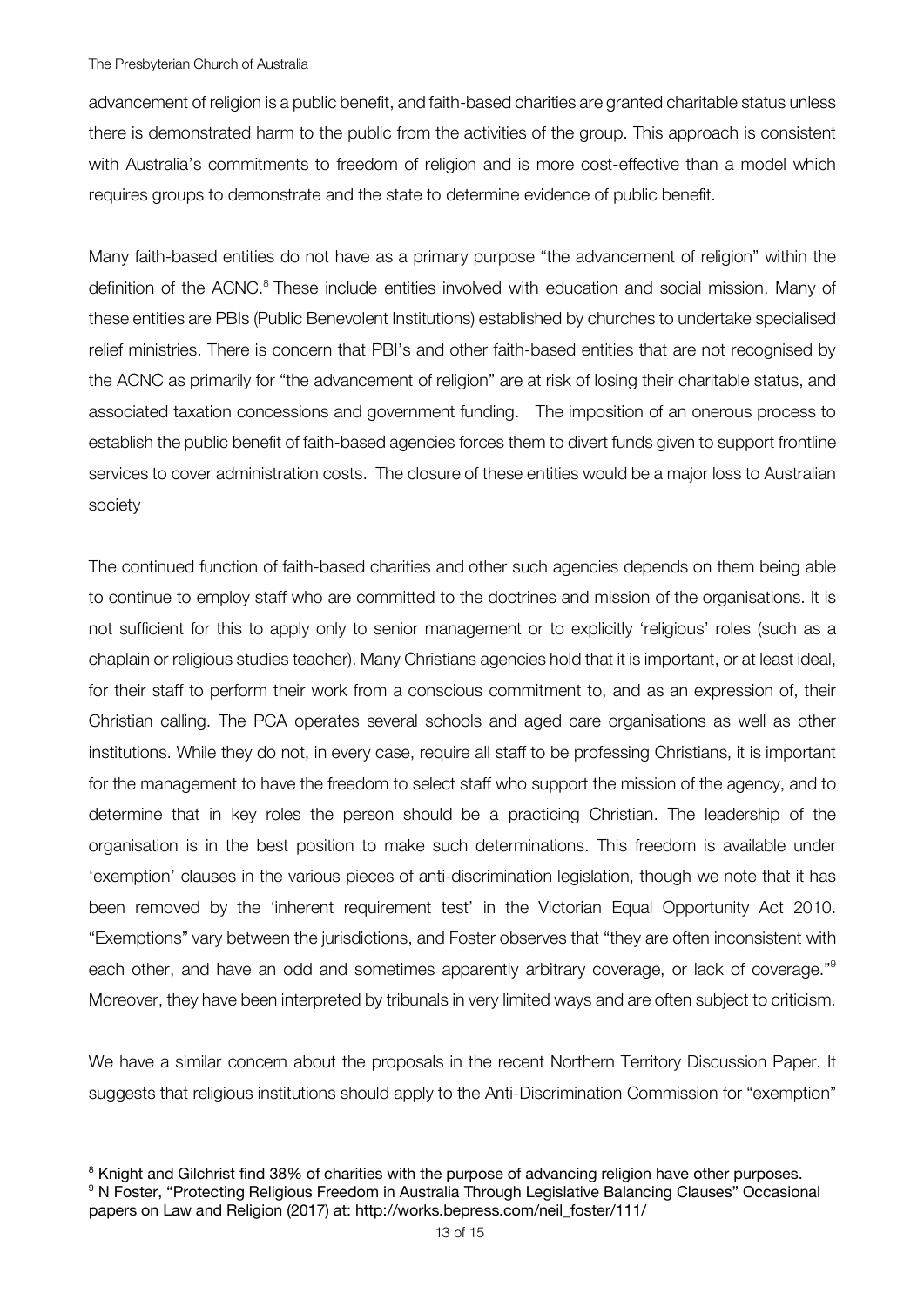from Anti-Discrimination legislation. This puts the burden on a religious body to establish its character and to justify its request for exemptions. The grounds on which the Commission would grant exemptions are not clear, nor is it clear why the Commission would be equipped to make determinations about the character of a body and the relevance of religious convictions for employment in various roles in that body. The process is likely to involve considerable expense for a religious organization. The Freedom for Faith submission reports similar proposals to remove straight-forward exemptions (pp32- 34).

For these reasons we strongly support the recommendation in the Freedom for Faith submission that anti-discrimination legislation should contain clear balancing clauses which grant religious organisations the right to select and dismiss staff in accordance with their teachings. Such provisions should not be viewed as 'exemptions' from a general prohibition against discrimination, but as positive provisions for the right of religious bodies to act on their convictions. Thus, they should be termed 'balancing' provisions, rather than 'exemptions'.

#### 8. Anti-vilification provisions

The Freedom for Faith submission raises as a concern the need to preserve the rights of religious bodies to express their beliefs, in the light of the impact of provisions in anti-discrimination legislation which prohibits 'offensive' speech and ridicule or vilification (pp54-55). The Presbyterian Church has no interest in promoting speech or conduct which is truly hateful or incites violence. The Bible teaches us to speak with grace (Colossians 4:6) and to seek to live at peace with all (Romans 12:18).

Problems lie, though, in the real effect of such provisions. A case in point is that of a minister and pastoral worker in the Presbyterian Church of Tasmania who are currently facing action under the Anti-Discrimination Act (1998) in relation to blog posts and public preaching. Each incident involved expressions of traditional Christian sexual morality. This case is being dealt with by the Supreme Court of Tasmania in Gee and Anor. v The Anti-Discrimination Commissioner and Anor. Whatever the outcome of the Supreme Court review, it should not be necessary for people to defend legitimate expressions of religious views before tribunals. The process of Equal Opportunity Tasmania, which commenced with a compulsory mediation session, meant that those facing the complaint had no chance to contest its validity prior to being expected to make some apology.

Anti-vilification provisions such as those contained in the Tasmanian law make individuals and organisations cautious about the public expression of their religious and moral views. The fear of facing